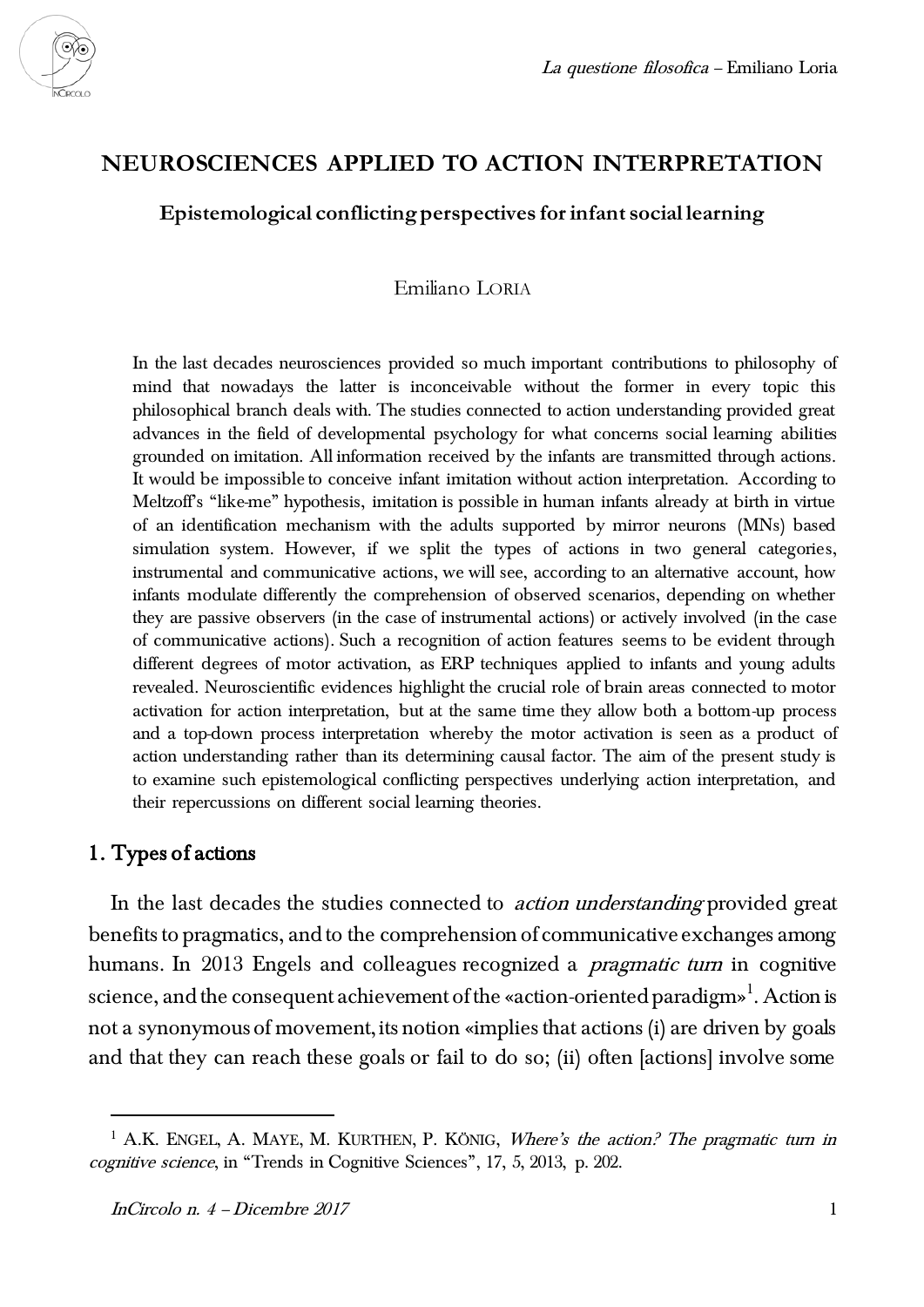degree of volitional control; (iii) require planning and decisions among alternatives; (iv) involve prediction or anticipation of an intended outcome; (v) are often, albeit not always, associated with a sense of agency, that is, the agent's conscious awareness of carrying out the particular action and of its goals»<sup>2</sup> .

The action-features just outlined above involve an agent who, according to what Donald Davidson said, performs his action «in the light of his beliefs and desires»<sup>3</sup> . However, the purpose of the present study is focused on the phase of action interpretation made by infants who see and participate to actions displayed within the surrounding environment in order to achieve cultural information, and to learn social behaviours. From the birth newborns watch actions, and all information received and learnt by the infants are transmitted through actions. An action represents the bound to something recognizable to the infants in the environment, in order to be understood and imitated appropriately. So far, a good explicative strategy to read correctly the capacity and the target of childhood action interpretation has been to measure through the duration of gaze attention the infants' predictive power addressed to agents and to elements of the actions. Indeed, action interpretation entails action prediction in terms of expectations. But it is not enough.

Gergely Csibra and György Gergely proposed a criterion for infant understanding of intentional agency, according to which actions are identified by their intrinsic characteristics and by the perspective of observation by which the infant watches them, and the relative degree of her involvement<sup>4</sup>. In other words, action interpretation may be influenced by the role played by the infant observer. In virtue of the general scope of an action, it has been proposed to distinguish *instrumental actions* that are defined as goal-directed actions performed not for itself but to achieve an end<sup>5</sup>, and that involve a passive observation by the infant (namely a *third person's view*), from *communicative* actions aimed to inform someone about something and/or about the very intention to

 $2^2$  Ivi, p. 203.

<sup>3</sup> D. DAVIDSON, Essays on Actions and Events, Oxford University Press, Oxford 1980, p. 84.

<sup>&</sup>lt;sup>4</sup> G. CSIBRA, *Teleological and referential understanding of action in infancy*, in "Philosophical Transactions of the Royal Society of London B: Biological Sciences", 358, 2003, pp. 447-458; ID., Recognizing communicative intentions in infancy, in "Mind & Language", 25, 2, 2010, pp. 141–168; G. GERGELY, Kinds of Agents. The origins of understanding instrumental and communicative agency, in: U. GOSWAMI (eds.), The Wiley-Blackwell Handbook of Childhood Cognitive Development, II edition, Wiley-Blackwell, Oxford 2011, pp. 76-105.

 $5$  G. CSIBRA, *Teleological and referential understanding of action in infancy*, cit., p. 448.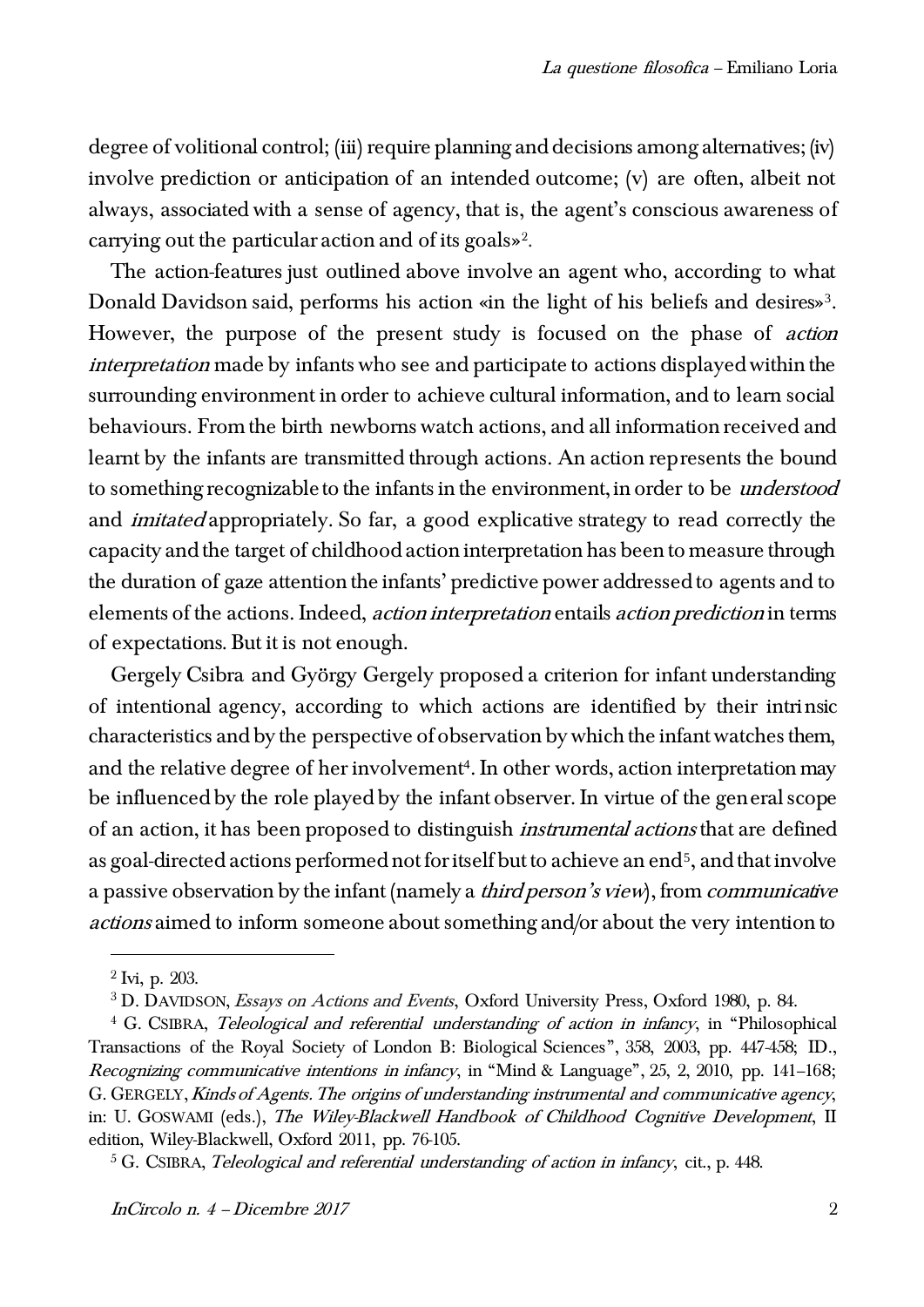communicate<sup>6</sup> , and that involve directly the infants as the addressee of the communication (namely a *second person's view*)<sup>7</sup>. Recent researches show how such distinction has neuronal correlates, as we will see below<sup>8</sup> .

## 2. Bottom-up processes for action understanding and infant social learning

Two conflicting accounts animate the debate around agency interpretation. On the one hand, there are those theorists who assert that motor mirroring mechanism sustains human action understanding, enabling observers to understand other individuals' actions<sup>9</sup>; on the other hand, other theorists suggest that motor mirroring is the result of action interpretation<sup>10</sup>. Indeed, although there is a general acknowledgment about the activation of the motor system in action processing, it has been alternatively proposed that such activation might be generated by top-down action interpretative processing, thus, motor mirroring is one of the outcomes of action understanding, and not necessarily the causal bottom-up factor as predicted by mirror-based account of action

InCircolo n. 4 – Dicembre 2017 3

<sup>6</sup> D. SPERBER, D. WILSON, Relevance: Communication and Cognition, II edition, Blackwell, Oxford 1995.

<sup>7</sup> P. JACOB, G. GERGELY, Reasoning about instrumental and communicative agency in human infancy, in: J. B. BENSON, F. XU, T. KUSHNIR (eds.), Rational Constructivism in Cognitive Development, Academic Press, Cambridge 2012, pp. 59–94.

<sup>&</sup>lt;sup>8</sup> V. SOUTHGATE, K. BEGUS, *Motor activation during the prediction of non-executable actions in* infants, in "Psychological Science", 24, 6, 2013, pp. 828-835; B. POMIECHOWSKA, G. CSIBRA, Motor activation during action perception depends on action interpretation, in "Neuropsychologia", 2017, pp. 1-28.

 $9$  M. JEANNEROD, *Neural simulation of action: A unifying mechanism for motor cognition*, in "Neuroimage" 14, 1 Pt 2, 2001, S103–S109; M. WILSON, G. KNOBLICH, The case for motor involvement in perceiving conspecifics, in "Psychological Bulletin", 131, 3, 2005, pp. 460–473. For a review C. SINIGAGLIA, G. RIZZOLATTI, *Through the looking glass: Self and others* in "Consciousness and cognition", 20, 2011, pp. 64-74. For more up-to-date researches see F. FERRERI, G. RIZZOLATTI (eds.), Mirror neurons: fundamental discoveries, theoretical perspectives and clinical implications, in "Philosophical Transaction of the Royal Society B", 369, 1644, 2014.

<sup>&</sup>lt;sup>10</sup> G. CSIBRA, *Action mirroring and action understanding: An alternative account*, in: P. HAGGARD, Y. ROSETTI, M. KAWATO (eds.), Sensorimotor foundations of higher cognition. Attention and performance, XXII, Oxford University Press, Oxford 2007, pp. 435-459; G. HICKOK, Do mirror neurons subserve action understanding?, in "Neuroscience letters", 540, 2013, pp. 56-58; A.F. HAMILTON, The mirror neuron system contributes to social responding, in "Cortex", 49, 2013, pp. 2957-2959; L. SARTORI, S. BETTI, U. CASTIELLO, When mirroring is not enough: that is, when only a complementary action will do (the trick), in "Neuroreport", 2013, 24, pp. 601-604.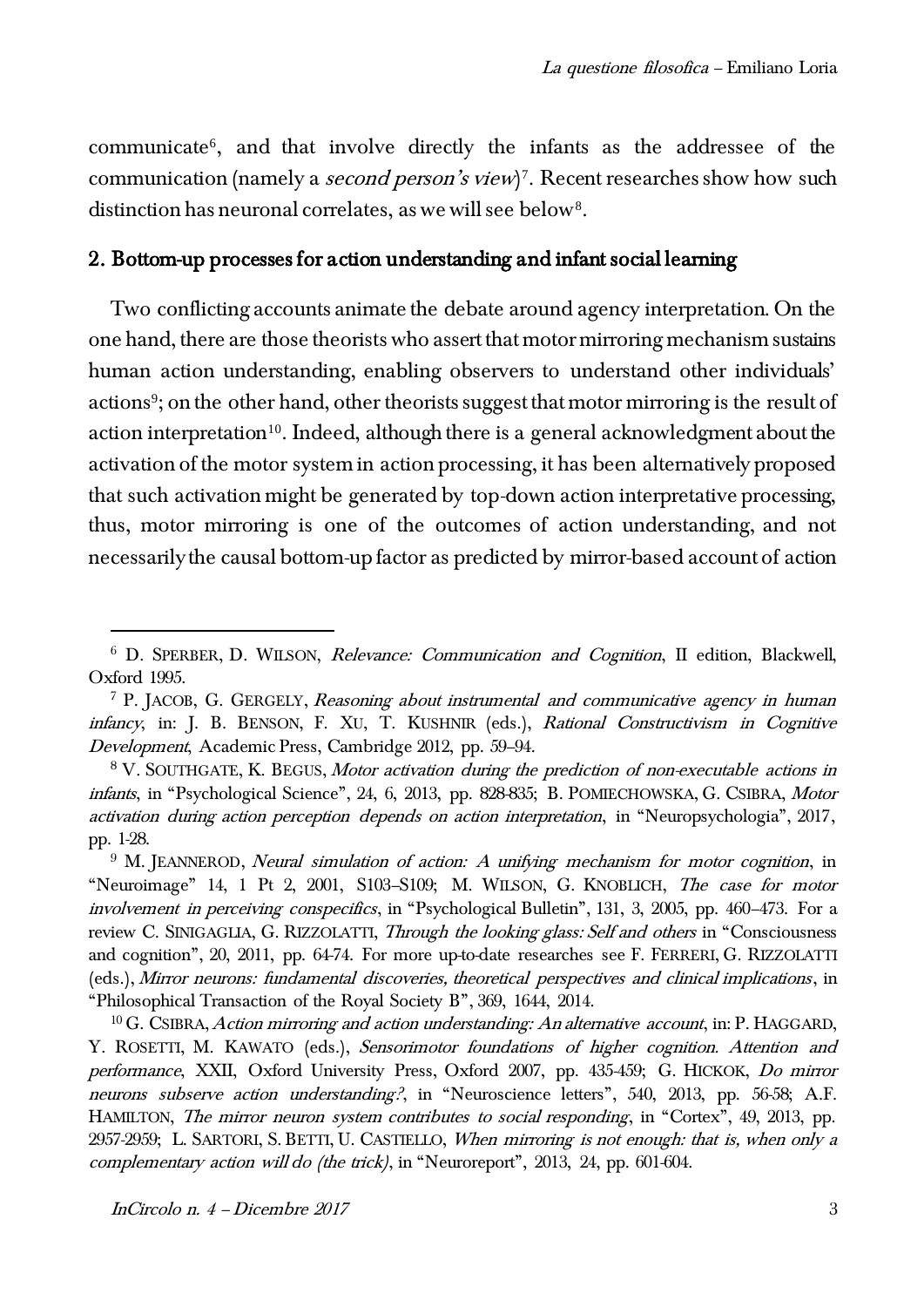understanding<sup>11</sup>. According to Rizzolatti and colleagues «an action is understood when its observation causes the motor system of the observer to 'resonate'»12. Such resonance allows the observer to understand the outcome, and thus finally the goal of the action thanks to the fact the observer knows «its outcomes when he does it»<sup>13</sup> . Visual analysis of the movements alone would be not enough for the comprehension of others' actions that requires instead a process of motor simulation. In brief, the very activation of MNs due to the observed actions would determine the recognition of others' motor intentions by a replication, or better a simulation (without execution) of their motor behaviour. The term *mirroring* refers to such sensorimotor simulation: unconscious and covert imitation of observed movements.

In general, we may say that MNs requests a rigid computation since they depend on perceptual inputs and automatically trigger a simulative response. MNs could serve as the mechanism underlying the human capacity to imitate observed novel actions performed by others. In particular, according to Rizzolatti and Craighero, MNs may generate a new motor copy from the observation of a human action through a decomposition-recombination mechanism: «During learning of new motor patterns by imitation the observed actions are decomposed into elementary motor acts that activate, via mirror mechanism, the corresponding motor representations […]. Once these motor representations are activated, they are recombined, according to the observed model by the prefrontal cortex»<sup>14</sup> .

For what concerns infant learning based on imitation of observed actions, Hunnius and Bekkering claim that when infants looks at others acting, they use the motor system to predict the outcome of the ongoing actions, coming in this way to a comprehension of others' actions «through the repeated observation of actions and the effects

 $11$  B. POMIECHOWSKA, G. CSIBRA, Motor activation during action perception depends on action interpretation, in "Neuropsychologia", 2017, p. 17.

 $12$  G. RIZZOLATTI, L. FOGASSI, V. GALLESE, Neurophysiological mechanisms underlying the understanding and imitation of action, in "Nature Review Neuroscience", 2, 2001, p. 661.

 $13$  V. GALLESE, C. KEYSERS, G. RIZZOLATTI, A unifying view of the basis of social cognition, in "Trends in Cognitive Sciences", 12, 2004, p. 496.

<sup>&</sup>lt;sup>14</sup> G. RIZZOLATTI, L. CRAIGHERO, *The mirror-neuron system*, in "Annual Review Neuroscience", 27, 2004, pp. 182–183.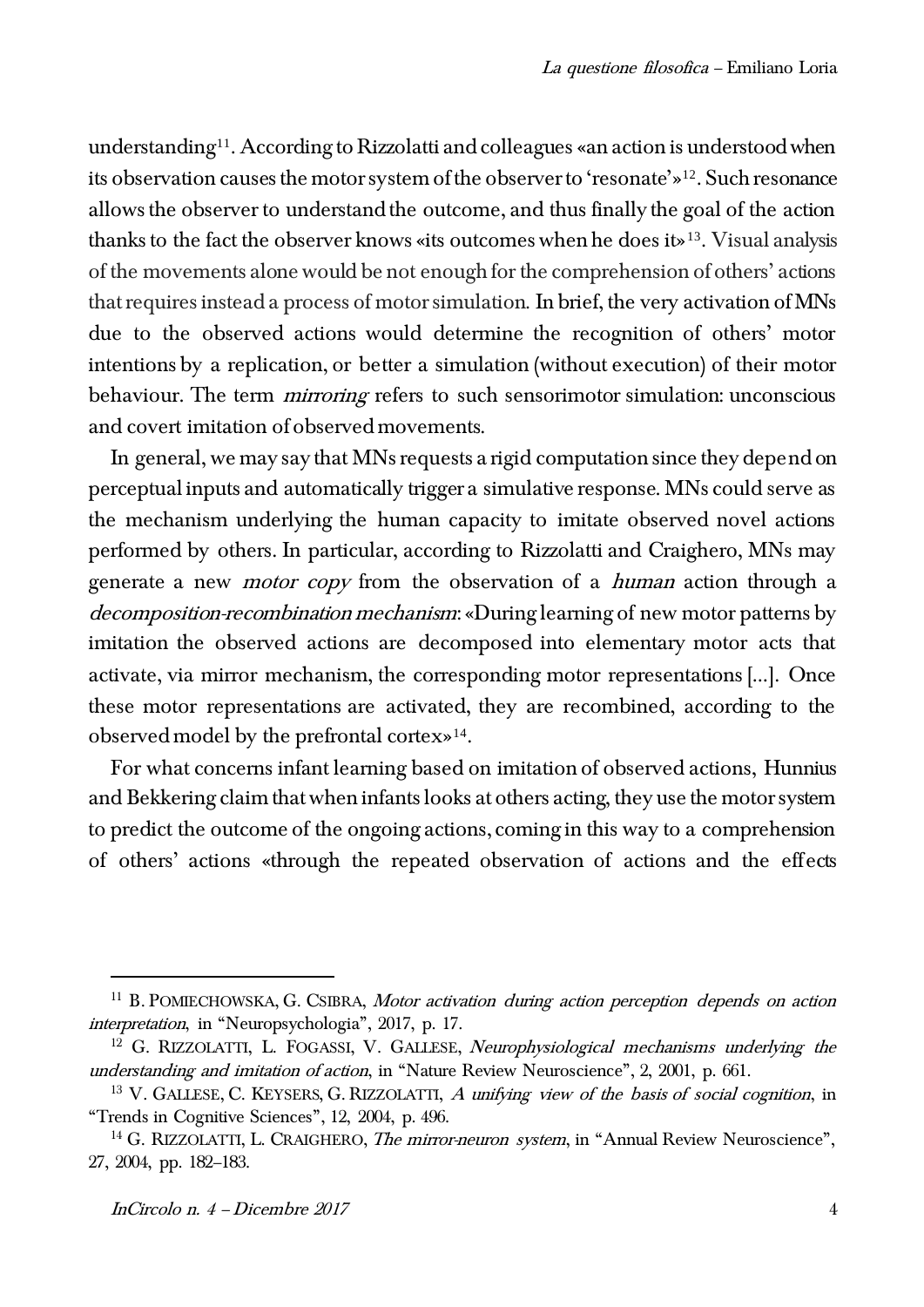associated with them»15. The background assumption of such account consists in the fact that action experience and statistical regularities of others' behaviours are determining for the development of action understanding.

The psychologist Andy Meltzoff claims more precisely that imitation of conspecifics' actions is based on an *identification* with the (adult) agent<sup>16</sup>. Meltzoff's proposal is termed "like-me" hypothesis and it found a strong support in MNs simulation account. According to this theory, at birth children are equipped of «an imitative brain»; the cultural context and social interactions in which infants are immersed together with psychological agents help the early maturation of an intentional self, that decodes others' actions through the "like-me" process. The notion "like-me" means that infants see, or rather they recognize others like themselves. «Human acts are especially relevant to infants because they look like the infant feels himself to be and because they are events that infants can *intend*<sup>17</sup>. Meltzoff hypothesizes that imitative process is due to human neural mirroring mechanism, which allows infants to imitate at birth, but not to infer intentions or understand "perception" in others. The intentionality is a later achievement. It has been supposed that the putative infant's self grows up in the second half-year of life accompanied by a sense of intentional agency that is used as a framework for interpreting the intentional actions of others. Briefly, «the self serves the function to understand the actions, goals, and psychological states of others» <sup>18</sup>. The "like-me" hypothesis suggests that the infants map the other from the self; in shorthand, infants recognise when an agent acts as they do: «Through everyday experience infants

 $15$  S. HUNNIUS, H. BEKKERING, What are you doing? How active and observational experience shape infants' action understanding, in "Philosophical Transaction of the Royal Society B", 369, 1644, 2014, p. 1.

 $16$  A.N. MELTZOFF, *Imitation and other minds: The like-me hypothesis*, in: S. HURLEY, N. CHATER (eds.), Perspectives on imitation: From neuroscience to social science, MIT Press, Cambridge 2005, pp. 55-77. Similarly to Meltzoff's account is the model provided by Tomasello and colleagues according to which imitative learning relies on infants' capacity to identify with adults. However, such identification takes place not only at the level of observed motor behaviours, but it origins from psychological motivation to share mental states of others that foster more deeply levels of identification (M. TOMASELLO, M. CARPENTER, J. CALL, T. BEHNE, H. MOLL, Understanding and sharing intentions: The origins of cultural cognition, in "Behavioral and Brain Sciences", 28, 5, 2005, pp. 675-691).

 $17$  Ivi, p. 74.

<sup>&</sup>lt;sup>18</sup> A.N. MELTZOFF, 'Like me': a foundation for social cognition, in "Developmental Science", 10, 1, 2007, p. 126. See also A.N. MELTZOFF, The 'like me' framework for recognizing and becoming an intentional agent, in "Acta Psychologica", 124, 1, 2007, pp. 26–43.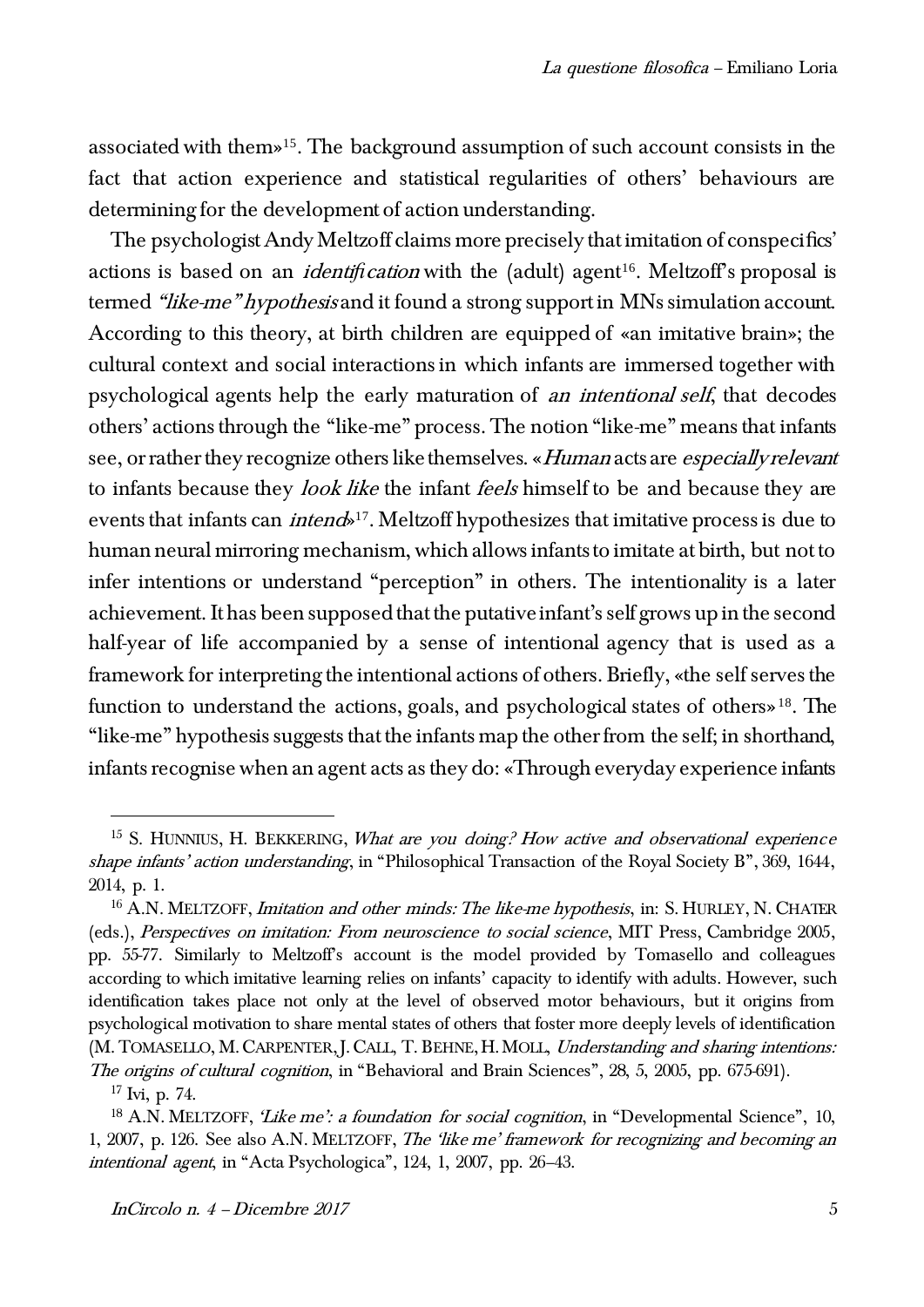map the relation between their own bodily states and mental experiences<sup>919</sup>. In virtue of action observations, infants are able to project onto others what they felt bodily and registered, but they can do such projection only if they see an equivalence between their acts and those of others<sup>20</sup>. Infant reasoning can be expressed under the form: "your face is similar to my face; my hand is similar to your hand" and so on; thus, infant can imitate human acts because she identifies the corresponding body parts.

However, the hypothesis grounded on *motor copy* phenomenon entails that without simulation of observed movements in motor system, individuals should have difficulty interpreting observed actions. Vannuscorps and Caramazza challenged this view across eight sensitive experiments in which «individuals born with absent or severely shortened upper limbs (upper limb dysplasia), despite some variability, could perceive, anticipate, predict, comprehend, and memorize upper limb actions, which they cannot simulate, as efficiently as typically developed participants»<sup>21</sup>. The authors point out that their results are based on the same experimental materials and procedures used in those studies that have been interpreted as the best evidences in favour of motor simulation theories<sup>22</sup>. Therefore, future research should investigate deeply how (visuo-) perceptual and cognitive system encode information of body part movements, and in general, support interpretation of actions<sup>23</sup>.

# 3. Top-down processing for action interpretation: teleological stance

Now I would like to turn the attention towards an alternative account that has been judged more parsimonious under several points of view; first of all because it doesn't predict the precocious development of a strong self enable to make introspection and

 $19 \text{Ivi}$ , p. 56.

 $^{20}$  P.J. MARSHALL, A.N. MELTZOFF, *Neural mirroring mechanism and imitation in human infants*, in "Philosophical Transaction of the Royal Society B", 369,1644, 2014, p. 2.

 $21$  G. VANNUSCORPS, A. CAMARAZZA, *Typical action perception and interpretation without motor* simulation, in "Proceedings of the National Academy of Sciences", 113, 2016, p. 89.

<sup>&</sup>lt;sup>22</sup> S. BOSBACH, J. COLE, W. PRINZ, W. G. KNOBLICH, *Inferring another's expectation from action:* The role of peripheral sensation, in "Nature Neuroscience", 8, 10, 2005, pp. 1295–1297; M. WILSON, J. LANCASTER, K. EMMOREY, Representational momentum for the human body: Awkwardness matters, experience does not, in "Cognition", 116, 2, 2010, pp. 242–250

 $23$  An attempt in this direction is constituted by C. BECCHIO, A. KOULAB, C. ANSUINIA, A. CAVALLO, Seeing mental states: An experimental strategy for measuring the observability of other minds, in "Physics of Life Review", in press.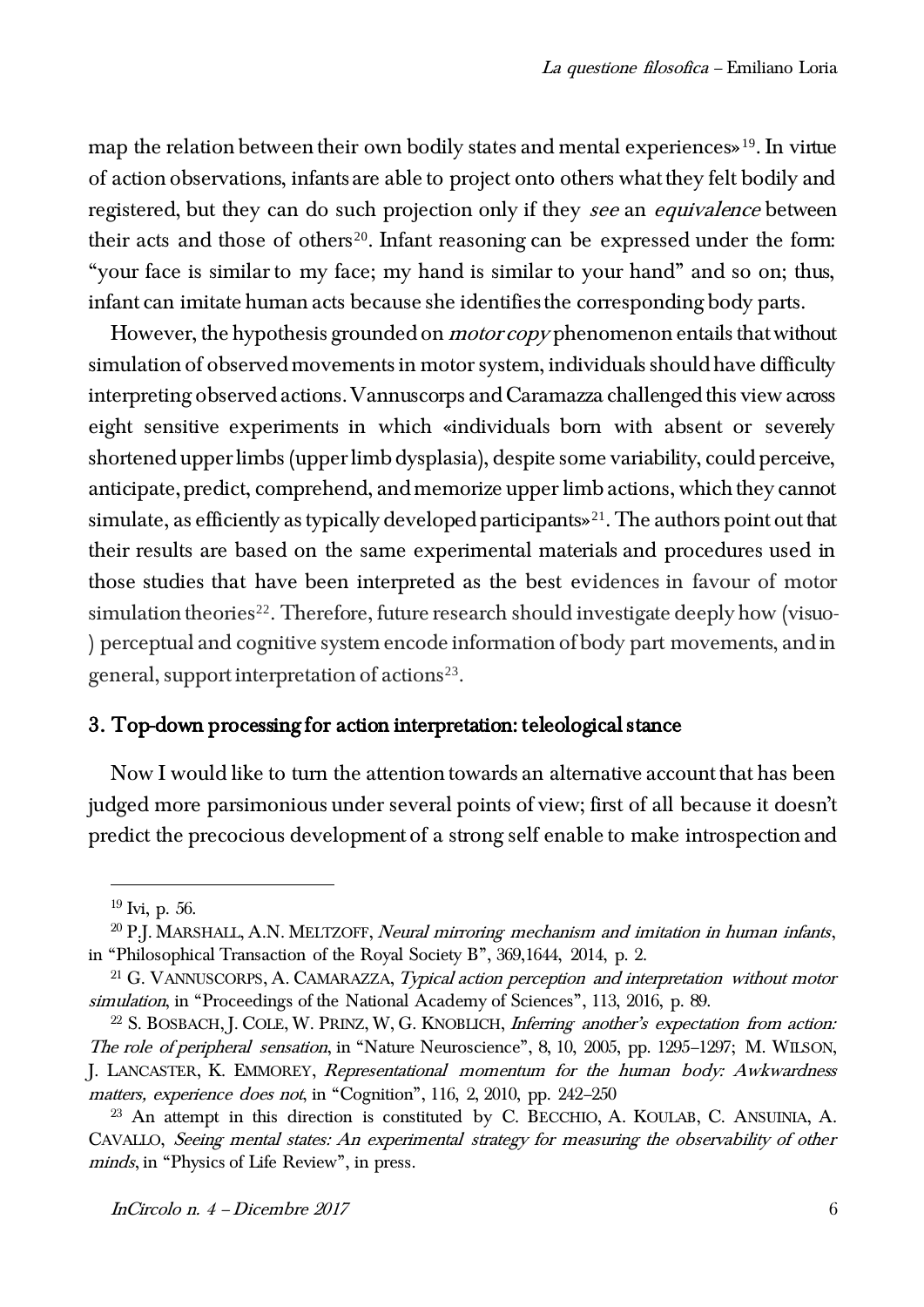projections of mental states to others. In particular, it has been proposed by György Gergely and Gergely Csibra that infants are able to «represent, explain and predict goal directed actions by applying […] the "teleological stance"»24. The notion teleological stance is to intend an interpretational strategy that construes events in terms of purposes. As Csibra acknowledged, it is akin to intentional stance descripted by the philosopher Daniel Dennett<sup>25</sup> in virtue of two common features: a) it is a bias and not an explicit inferential system; b) it predicts an ascription of *rationality principle* made by the infants to agent's mental state (in the case of mentalistic stance), and to actions itself in terms of *efficiency* (in the case of teleological stance). Therefore, the two stances are different because the teleological stance «does not attribute mental states to the agents»26. Teleology provides an explanatory relation oriented to the scopes and not to the causes among three elements of observed and future reality: «the action, the (future) goal state, and the current situational constraints» <sup>27</sup>. In brief, teleological stance entails: 1) representation of the goal, 2) representation of the physical constraints present in the action's scenario, and 3) representation of the means for achieving the goal (given the environmental constraints). These infant's representations are supported by the principle of efficiency strongly bound to the features of the action itself. As Susan Carey well summarized, there is not «any relation between an agent and a desired state explicitly represented. Rather, it is the action itself that is represented as goaldirected»<sup>28</sup> .

# 3.1 Experiments in favour of teleological interpretation of instrumental actions

In the last ten years Victoria Southgate and cooperators provided the most decisive contributions to teleological account sustaining the proposal that instrumental action interpretation is not driven directly by motor activation. Southgate and colleagues analyzed the application of efficiency principle in 6-8 month-old infants who observed biomechanical impossible events, measuring the number of action steps the agent (a

 $24$  G. GERGELY, G. CSIBRA, Teleological reasoning in infancy: the naïve theory of rational action, in "Trends in Cognitive Science", 7, 7, 2003, p. 289.

 $25$  D. DENNETT, *The Intentional Stance*, MIT Press, Cambridge 1987.

 $26$  G. CSIBRA, *Teleological and referential understanding of action in infancy*, cit., p. 448.

<sup>27</sup> G. Gergely G., G. Csibra, Op. cit., p. 289.

<sup>28</sup> S. CAREY, The origins of concepts, Oxford UP, Oxford 2009.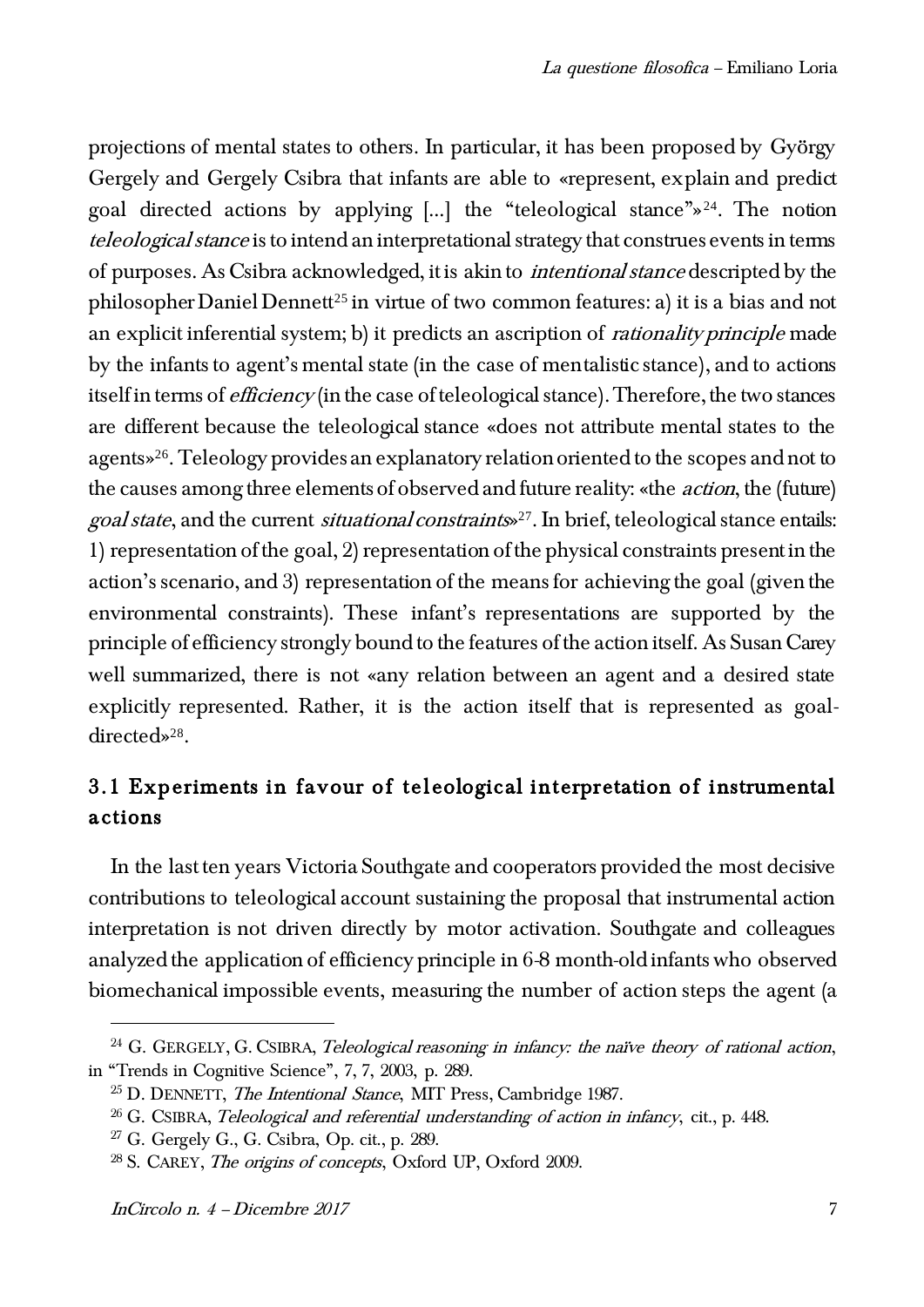human arm showed in a videotape) performed for achieving its goal. The assumption was that the less number of steps it took to achieve a goal, the more efficient was the action. The aim was to test whether infants recognized actions as goal-directed on the basis of their experience or «on the recognition of a specific event structure»29. The researchers showed how infants extended goal attribution also to a human arm that reached an object overcoming obstacles with snake-movements. They concluded that the goal cannot be understood in virtue of infants' experience. If the actions were understood for the fact that young observers directly mirror «the observed action onto their own motor system», it would follow that «only action that observers can themselves perform w[ould] be able to be simulated»<sup>30</sup> .

Few years later, together with Mikolaj Hernik, Southgate demonstrated that 9 monthold infants comprehend the structure of an oriented-goal action regardless of the agent's preferences. Indeed, they showed that 9-month-olds expected the agent (represented by a red cube) to continue acting towards the previous goal (reaching a blue cylinder behind a barrier) even if additional choice-options (another brown cylinder) became available. The results provided by Hernik and Southgate indicated that «there was no preference-related evidence. [Therefore, they] concluded that infants do not need to know about the agent's preferences in order to form expectations about its goal-directed actions»<sup>31</sup> . The use of objects instead of human agents may further indicate that there is no possible identification and simulation processing. This theoretical and

 $29$  V. SOUTHGATE V., M.H. JOHNSON, G. CSIBRA, *Infants attribute goals even to biomechanically* impossible actions, in "Cognition", 107, 2008, p. 1059.

<sup>30</sup> Ivi, p. 1060.

<sup>&</sup>lt;sup>31</sup> M. HERNIK, V. SOUTHGATE, Nine-months-old infants do not need to know what the agent prefers in order to reason about its goals: on the role of preference and persistence in infants' goal-attribution, in "Developmental Science", 15, 5, 2012, p. 714. Recently, also Liu and Spelke accepted the evidences according to which very young infants expect agents to go directly to their targets when no obstacles stop their paths, or anyway to move along the least costly path given environmental constraints. On these bases, they tested sixties 6-month-olds across three experiments with novel, curvilinear action trajectory, and they found that «infants expected minimally costly action when presented with a novel constraint, and extended this expectation to agents who had previously acted inefficiently» (S. LIU, E.S. SPELKE, Six-month-old infants expect agents to minimize the cost of their actions, in "Cognition", 160, 2017, p. 35). See also Scott and Baillargeon, who tested the application of rationality principle too, but without involving infrequent, impossible or odd actions (R.M. SCOTT, R. BAILLARGEON, Do infants really expect agents to act efficiently? A critical test of the Rationality Principle, in "Psychological Science", 24, 4, 2013, pp. 466-474).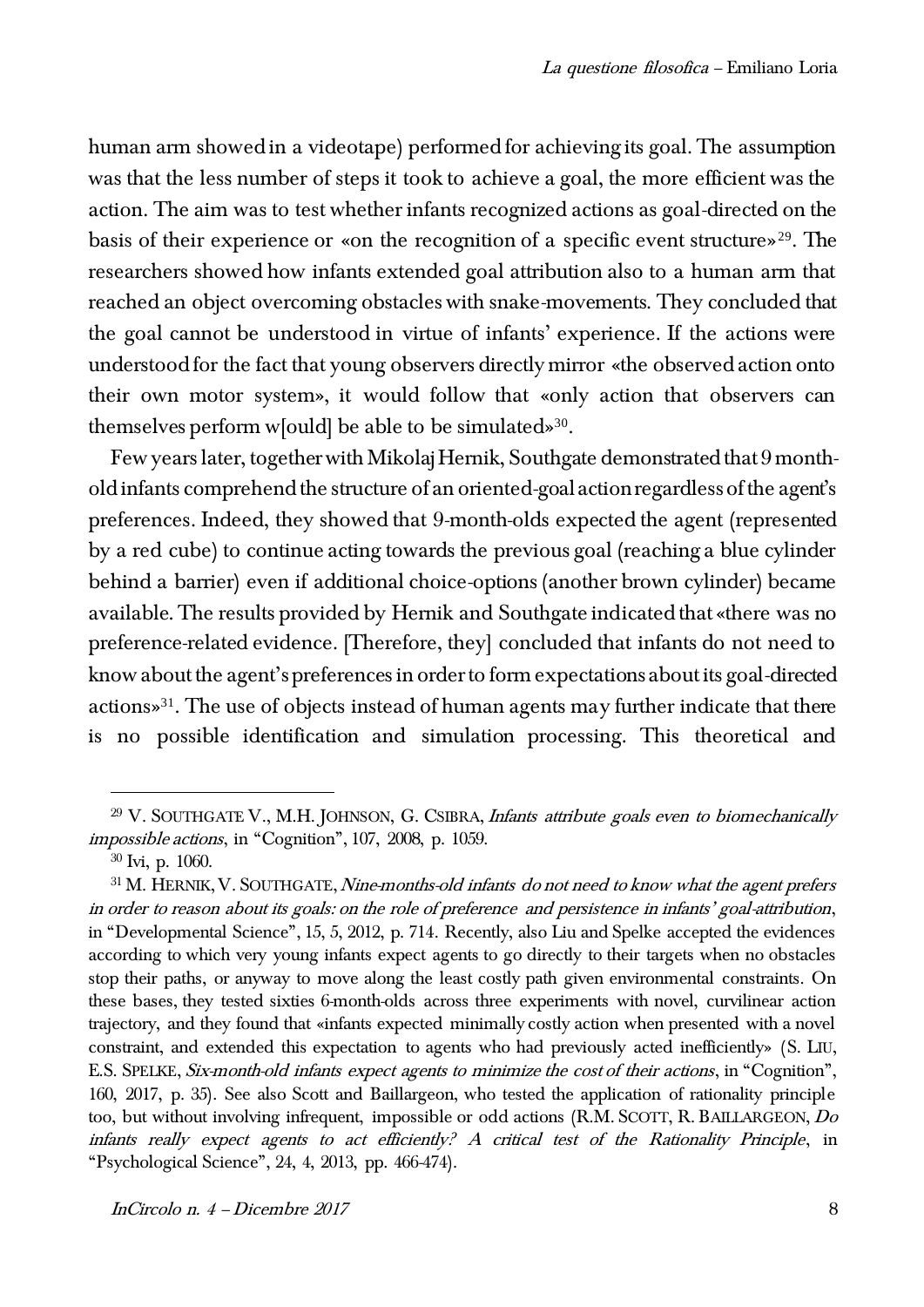methodological approach goes against Woodward's interpretation according to which young infants can ascribe goals only to those agents who appear perceptually very similar to their own bodily aspect, and whose body-movements can be mapped onto infants' own motor repertoire<sup>32</sup>.

Using neural indication of sensorimotor-cortex activation measured by electroencephalography (EEG), Southgate and Begus demonstrated «that 9-month-old infants recruit their motor system whenever a context suggests an impending action, but that this recruitment is not dependent on being able to match the observed action with a corresponding motor representation»<sup>33</sup>. Sensorimotor cortex is activated during action execution and observation both in adulthood and in childhood, as it has been discovered measuring alpha rhythm (or mu suppression), whose oscillations frequency are around 8-13 Hz in adults and  $6-9$  Hz in infants<sup>34</sup>. Southgate and Begus' results support the hypothesis that motor activation must be interpreted as the *result* of goal identification, rather than the *cause*.

#### 4. Communicative action interpretation

Communicative actions are grounded on mutual interaction conveyed by particular signals. From birth human beings are sensitive to the presence of eyes. Farroni, Csibra, Simion and Johnson showed how newborns looked longer at faces that engaged them in mutual gaze when compared to averted gaze. In particular, they found that when neonates have the possibility to choose between photographs of faces looking directly at them or looking in another direction, 3-day-olds prefer to look at the face that appears to establish eye contact with them. According to Farroni and colleagues the preferential attention toward direct-gaze faces provide a clear evidence that «human newborns are born prepared to detect socially relevant information»<sup>35</sup>.

 $32$  A. WOODWARD, *Infants selectively encoded the goal object of an actor's reach*, in "Cognition", 69, 1998, pp. 1-34.

 $33$  V. SOUTHGATE, K. BEGUS, Motor activation during the prediction of non-executable actions in infants, in "Psychological Science", 24, 6, 2013, p. 828.

 $34$  Cfr. J.A. PINEDA, The functional significance of mu rhythms: translating "seeing" and "hearing" into "doing", in "Brain Research Reviews", 50, 1, 2005, pp. 57-68.

 $35$  T. FARRONI, G. CSIBRA, F. SIMION, M.H. JOHNSON, *Eye contact detection in humans from birth*, in "PNAS", 99, 14, 2002, p. 9602.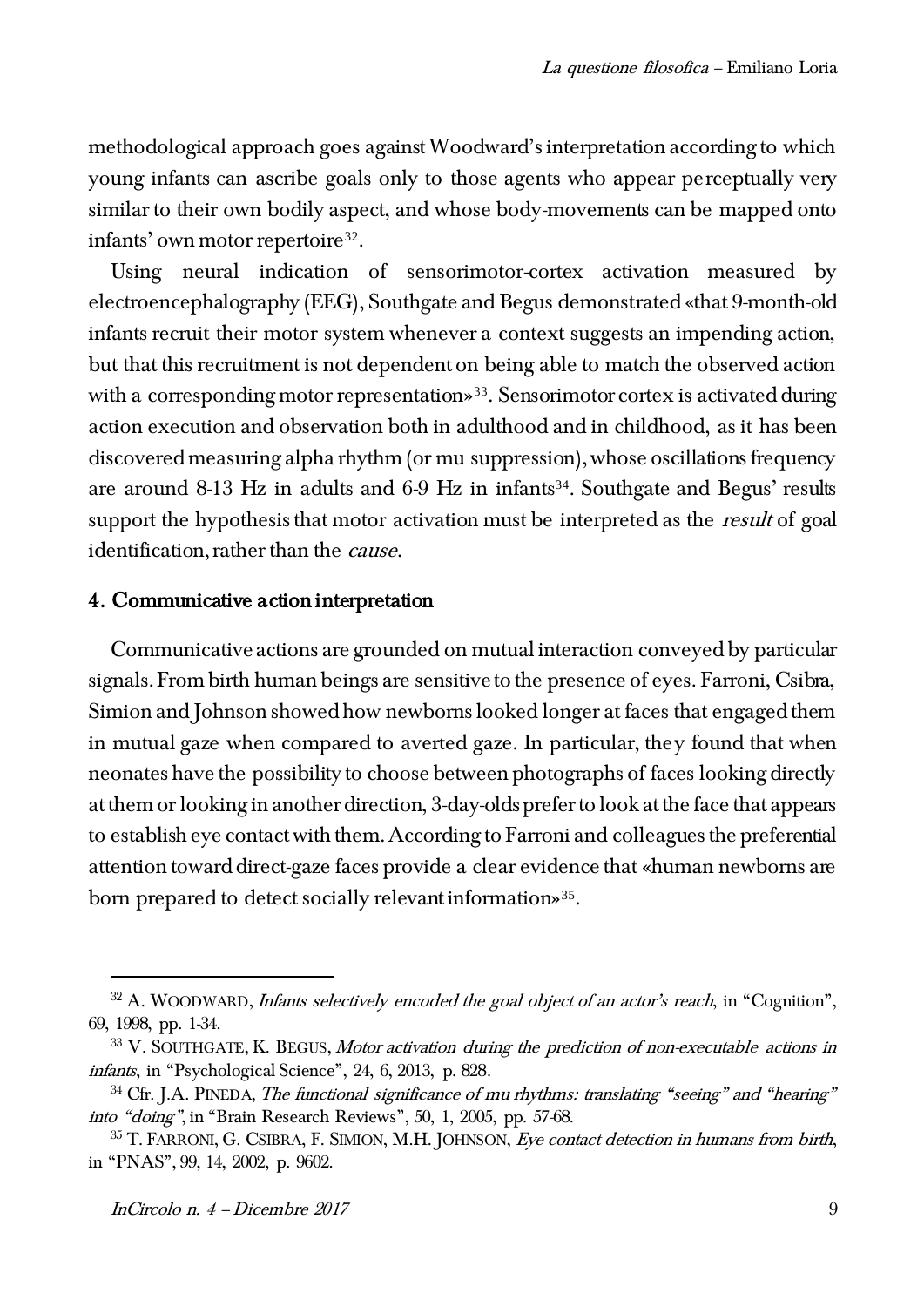In this way infants are guided towards the object-target by the adult's gaze. Following eye gaze and shifting attention to the direction of an adult's eye gaze represent fundamental abilities for the maturation of joint attention, which are crucial for imitative learning in infants, and determining also for other cognitive processes like language development<sup>36</sup>. In former times, it has been sustained that only after 9 months of age infants are able to engage in joint attention<sup>37</sup>. More recent studies challenged this view. At this regard, Hoehl and colleagues tested seventeen 4-month-old infants showing them «static photographs of faces with eye gaze averted to the left or right side, with one object presented near to the face»38. The results of their experiment suggest that infants process object-directed eye gaze faster than non-object-directed gaze. In few words, the 4-month-olds processing of objects differently depends on whether the objects were cued by the direction of adult's eye gaze. Information transmitted through these kind of social interactions are better processed by so young infants than information provided by non-social sources. This study induces to think that infants see and look for other people around them not only as the source of nutritive and emotional cares, but also as the source of information about the surrounding environment, and as the guides who allow them to learn about natural and artefact objects. We are assuming, in this way, a sort of *innate epistemic attitude* that projects infants toward the world like spontaneous searchers, or hunters of information and knowledge.

InCircolo n. 4 – Dicembre 2017

 $36$  R. BROOKS, A.N. MELTZOFF, The development of gaze following and its relation to language, in "Developmental Science", 8, 2005, pp. 535-543; T. STRIANO T., STAHL, Sensitivity to triadic attention in early infancy, in "Developmental Science", 8, 2005, pp. 333-343; T. STRIANO, X. CHEN, A. CLEVELAND, S. BRADSHAW, *Joint attention social cues influence infant learning*, in "European Journal of Developmental Psychology", 3, 3, 2006, pp. 289-299; M. TOMASELLO, *Joint attention as* social cognition, in: C. MOORE, P. DUNHAM (eds.), Joint attention: Its origin and role in development, Lawrence Erlbaum, Hillsdale 1995, pp. 103-130.

<sup>37</sup> M. CARPENTER, K. NAGELL, M. TOMASELLO, Social cognition, joint attention, and communicative competence from 9 to 15 months of age, in "Monographs of the Society for Research in Child Development", 63, 1998, pp. 1–174.

<sup>&</sup>lt;sup>38</sup> S. HOEHL, V. REID, J. MOONEY, T. STRIANO, *What are you looking at? Infants' neural processing* of an adult's object-directed eye gaze, in "Developmental Science", 11, 1, 2008, p. 11.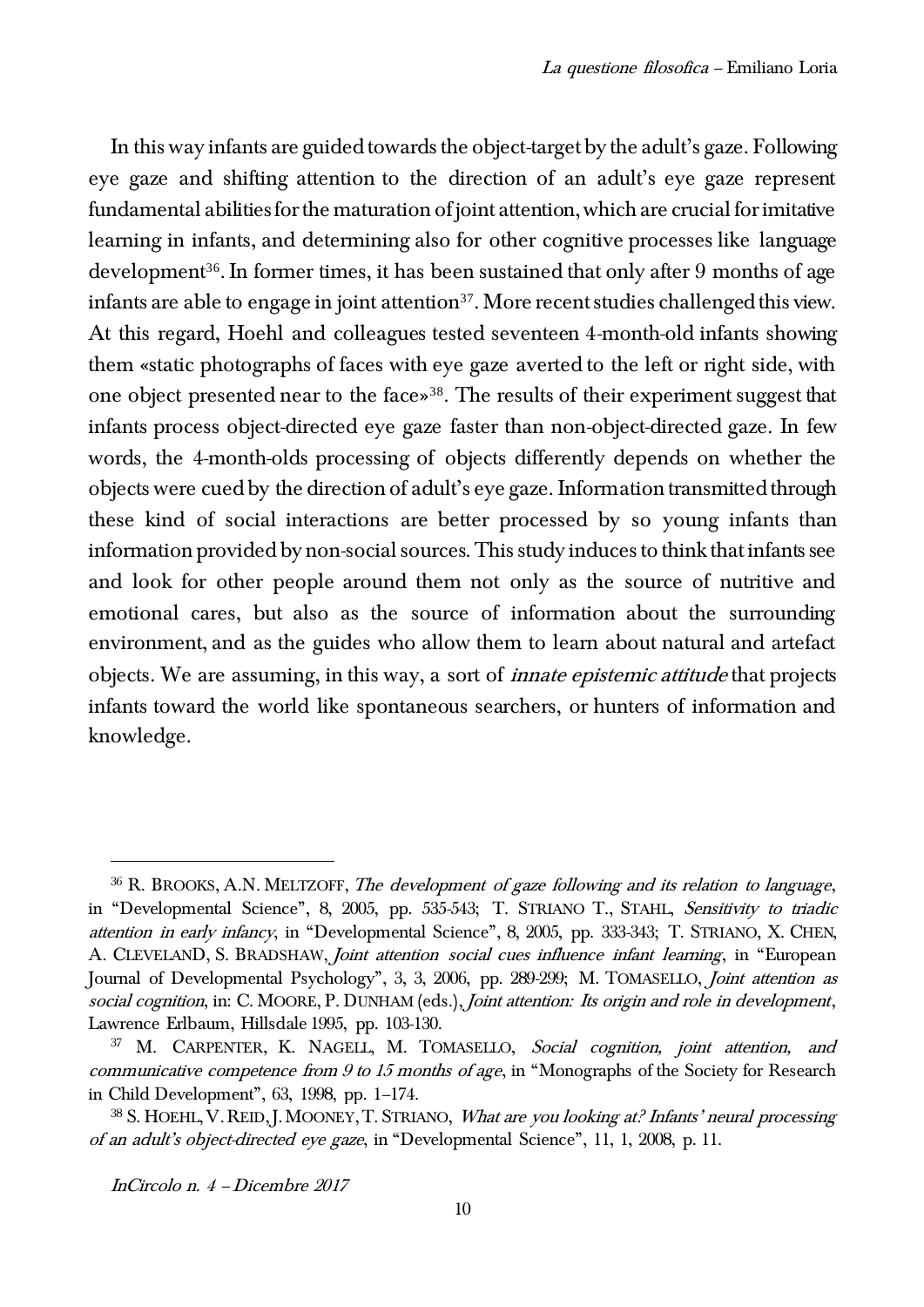# 4.1. ERP technique for investigating the processing of referent objects in 5-month-old infants

Event Related Potentials (ERP) are the most appropriate techniques for investigating cognitive processes in infants because they result less invasive than fMRI. ERP allows to measure processing information between a stimulus inducted and a response, and it is one of the most reliable method adopted in cognitive neuroscience to study neuronal correlates of perceptual and cognitive activity. ERP is constituted by underlying components which are related to waveform mark that has a series of positive and negative voltage deflection. Parise and colleagues focused on measuring the so called "middle latency negative central component  $(Nc)^{39}$  with the intent to investigate the neural effect of joint attention on object processing during live interactions between adults and 5-month-old infants, who were divided in two blocks. Each block included a pretest phase in which a female experimenter uttered short phrases like: "Oh nice!", "So many colours", with friendly face expressions, smiles, and positive tone of voice (that are all social communicative signals), while she was sitting in front of the infant and turned her head alternately from the baby to the screen, where three different objects were presented. The only difference between the two blocks was in the kind of familiarisation, i.e. the nature of eye contact that the experimenter engaged with the infant during the pretest phase: in "joint attention condition" there was a mutual eye contact between the experimenter and the infant, while in "no-joint attention condition" the experimenter did not look directly at eyes' infant. The interpretation provided highlights the strong influence on infant referent object processing of a period of mutual eye contact. Parise and his co-operators noticed that there is a great similarity in Nc ERP component between 5 and 9-month-olds, suggesting «the possibility that the neural systems subserving the extraction of information during social interactions are the same at both ages»<sup>40</sup>.

 $39$  Nc appears approximately  $300-700$  ms after stimulus onset and it is most prominent at frontocentral electrodes (S.J. WEBB, J.D. LONG, C.A. NELSON, A longitudinal investigation of visual eventrelated potentials in the first year of life, in "Developmental Science", 8, 2005, pp. 605-616). E. PARISE, V.M. REID, M. STETS, T. STRIANO, Direct eye contact influences the neural processing of objects in 5-month-old infants, in "Social Neuroscience", 3, 2, 2008, pp. 141-150.

<sup>&</sup>lt;sup>40</sup> Ivi, p. 148. This is congruent also with Striano and colleagues who found that in 9-month-old infants Nc increased in amplitude during the processing of objects during joint attention interaction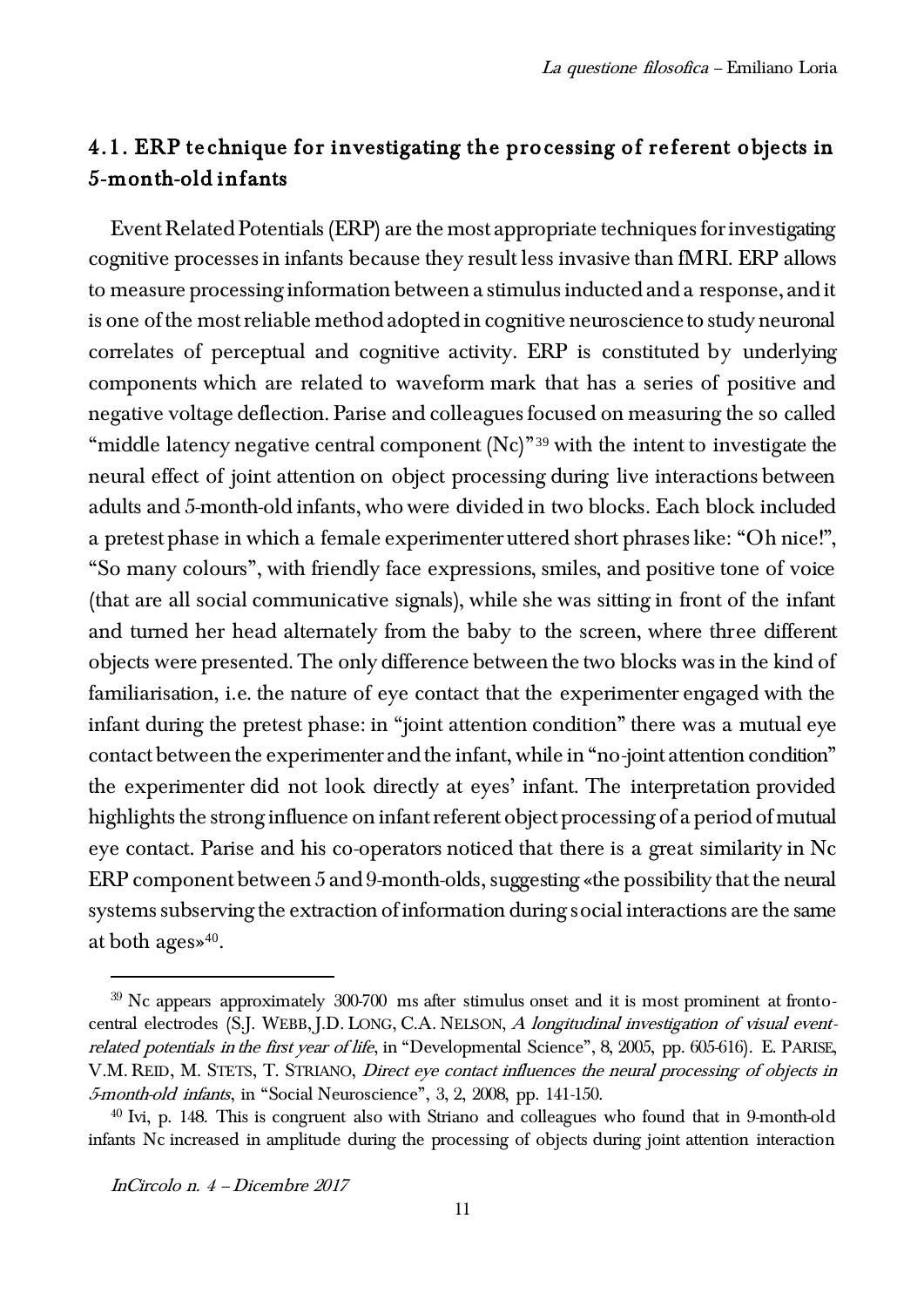## 4.2. Infants recognise to be the addressee of the message

The question that arises is whether 5-month-olds at least are able to understand that targeting an object through gaze shift, and also other accompanying ostensive stimuli, implies a message forthemselves, i.e. whether 5-month-olds, or younger infants, feel being addressed of the message. Csibra and Volein's finding shows how infants of just 8 months of age *expect a referent object for a gaze shift*. In their experiment infants expected an object to be at a location indicated by someone's gaze even if the object is hidden by an occluder. This has an important entailment, because it could mean that infants can infer that the mutual eye contact and the following gaze shift imply a message transmitted by the communicator and such a message is the referent<sup>41</sup>. Around the fifth month of age, in addition to following gaze shift, infants start to learn other ostensive signals such as the own name<sup>42</sup>. Parise, Friederici and Striano used ERP methodology to compare neural response in infants when they hear their own name or stranger's name whereas they look at novel objects. The results of this finding indicate that «hearing her own name prepares the infant to receive new relevant information»<sup>43</sup>.

In order to overcome experimental constraints that may influence and alter the results, Lloy-Fox and colleagues settled their experiments in more ecological environment<sup>44</sup>. They created two naturalistic social interactions in which ostensive cues (eye contact and IDS) were presented live and for a long duration. The researchers used fNIRS<sup>45</sup> (Near-Infrared Spectroscopy) techniques for recording cortical responses

with adults compared to a non-joint attention condition (T. STRIANO, V.M. REID, S. HOEHL, Neural mechanisms of joint attention in infancy, in "European Journal of Neuroscience", 23, 2006, pp. 2819- 2823).

<sup>&</sup>lt;sup>41</sup> G. CSIBRA, A. VOLEIN, *Infants can infer the presence of hidden objects from referential gaze* information, in "British Journal of Developmental Psychology", 26, 2008, pp. 1–11.

 $42$  D.R. MANDEL, P.W. JUSCZYK, D.B. PISONI, *Infants' recognition of the sound patterns of their* own names, in "Psychological Science", 6, 1995, pp. 314–317.

<sup>&</sup>lt;sup>43</sup> E. PARISE, A.D. FRIEDERICI, T. STRIANO, "Did you call me?" 5-month-old infants own name guides their attention, in "PLoS One", 5, 2010, e14208.

<sup>&</sup>lt;sup>44</sup> S. LLOYD-FOX, B. SZÉPLAKI-KÖLLŐD, J. YIN, G. CSIBRA, *Are you talking to me? Neural activations* in 6-month-old infants in response to being addressed during natural interactions, in "Cortex", 70, 2015, pp. 35-48.

 $45$  «The NIRS method relies on the optical determination of changes in hemoglobin concentrations in cerebral cortex which result from increased regional cerebral blood flow» (T. GROSSMANN, E.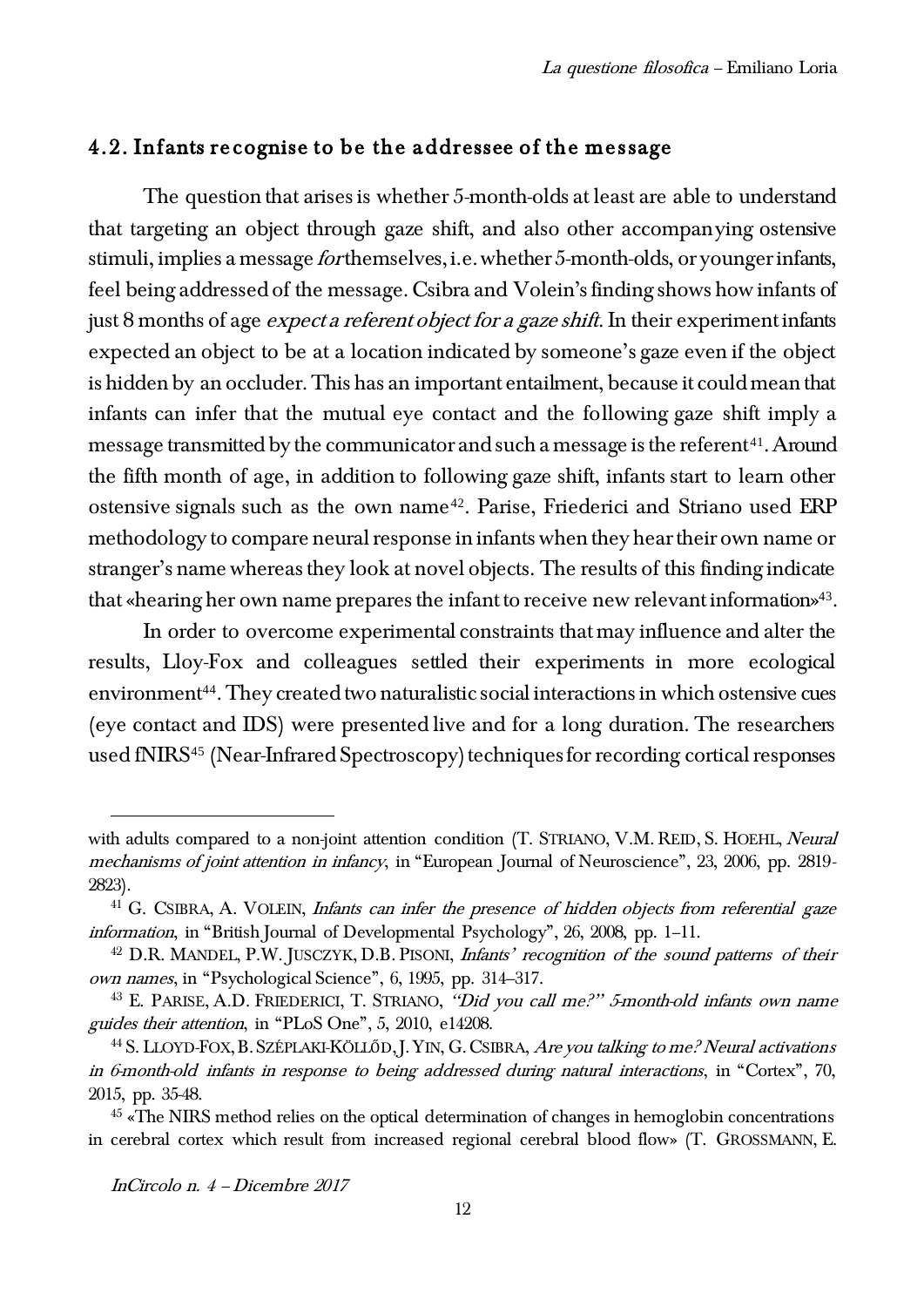to the communicative stimuli presented simultaneously. The study was conducted with pairs of infants seated on their parents' lap. Six-month-old infants interacted with a female experimenter who exchanged mutual eye contact with each baby for 15 seconds, meanwhile she uttered nursery rhymes (in infant-direct-speech (IDS) modality) accompanied by hand movements. In another experimental condition, she interacted in a one-one communication in which the combination of the infant direct gaze (IDG) and IDS was compared with IDG and the adult direct speech (ADS) modality. Confronting the results of the two conditions, Lloyd-Fox and colleagues found that direct gaze performed by the experimenter «increased neural responses to the multimodal communicative actions (speech plus gestures)»<sup>46</sup>. Therefore, they hypothesized that the detection of direct gaze affected significantly the processing of the accompanying communicative signals, i.e. speech and hand movements, recording a strong activation in inferior frontal and temporal regions in both hemispheres. This occurred only when the infants were the addresses of the direct experimenter's gaze, otherwise when it was not directed to them or when the infants were performed in ADS modality, they didn't process IDS and hand gestures, at least in the brain regions analysed. The authors invite to remain prudent about the correct interpretation to provide in order to explain neural activation in the cortical areas highlighted by their finding. They doubt that the underlying mechanism is identifiable with mindreading system, because they did not find remarkable modulations of the prefrontal cortex (PFC) in response to ostensive cues. This fact is likely due to the methodology adopted by Lloyd-Fox and colleagues, that is the most recommendable because it reproduces ecological and naturalistic conditions.

Their results appear to contradict, but only in part, the conclusions provided by Parise and Csibra<sup>47</sup> to their findings on multimodal ostensive signals. Indeed, Parise and Csibra tested 5-month-olds using ERPs and gamma-band event-related oscillations with static visual stimuli on a computer screen (female face with close eyes, open eyes with direct gaze, open eyes with averted gaze) combined with IDS/ADS (but using only

 $\overline{a}$ 

InCircolo n. 4 – Dicembre 2017

PARISE, A.D. FRIEDERICI, The detection of communicative signals directed at the self in infant prefrontal cortex, in "Frontiers in Human Neuroscience", 4, 12, 2010, p. 2).

<sup>46</sup> Ivi, p. 7.

 $47$  E. PARISE, G. CSIBRA, Neural responses to multimodal ostensive signals in 5-monthold infants, in "PloS one", 8, 2013, e72360.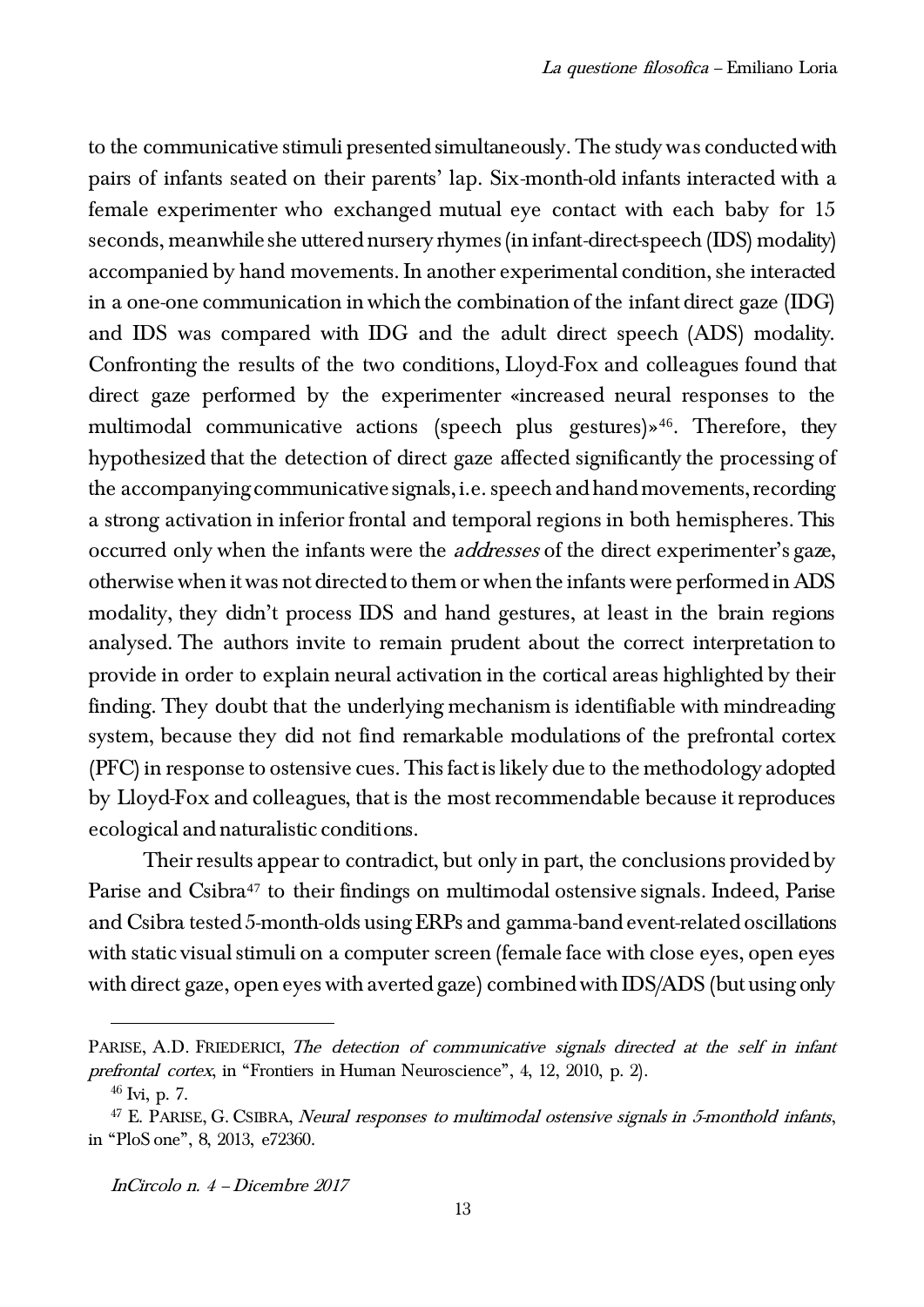one word in the two different intonations). They found same activations in the frontal cortex independently on the presence of one stimulus that elicited an equal response to multiple ostensive signals<sup>48</sup>. However, Parise and Csibra underline, and Lloyd-Fox and colleagues confirm, that the main element that we can figure out in virtue of the statistical results provided consists in what is termed «*obligatory response*» shown by infants addressed by ostensive communication. In authors' terms: «ostensive signals obligatorily indicate to young infants that communication is directed to them»<sup>49</sup>.

Once understood that the message is addressed to them, infants are biased to trigger referential expectation that represents a crucial and preparatory moment to approach the informative content of the message. A recent finding seems to highlight the remarkable sensitivity demonstrated by just 4-month-olds on the comprehension of referential nature of human speech in combination with direct eye gaze. It is the case of Marno and colleagues' study that tested 4-month-old infants to investigate the presence or the absence of referential expectations in infants hearing human speech compared to other auditory stimuli (and silence too) in presence of both direct eye contact and object-directed gaze of the speaker<sup>50</sup>. Their striking results highlighted that when infants were looking at a female face, who uttered ostensive speech, they appeared well prepared to find some visual referents of the words, as indicated by their faster orienting towards the visual objects she targeted at the end of the speech. This study confirms that very young infants recognise both the *ostensive value of speech*, when it is accompanying with other stronger ostensive signal like mutual eye contact, both the *informative value of speech* independently on the understanding of the meaning of the words.

InCircolo n. 4 – Dicembre 2017

<sup>&</sup>lt;sup>48</sup> This may be in contrast with the peculiar status of eye detection that modulates and enhances the reception of the other ostensive stimuli, but we can reasonably argue that this fact could be due to the modalities of stimuli presentation which were rapid, and a long interaction with the sources of ostensive cues did not occur.

 $49$  E. PARISE, G. CSIBRA, Neural responses to multimodal ostensive signals in 5-monthold infants, cit., e72360 (p.1).

<sup>&</sup>lt;sup>50</sup> H. MARNO, T. FARRONI, Y.V. DOS SANTOS, M. EKRAMNIA, M. NESPOR, J. MEHLER, *Can you see* what I am talking about? Human speech triggers referential expectation in four-month-old infants, in "Scientific Report", 5, 13594, 2015, pp. 1-10.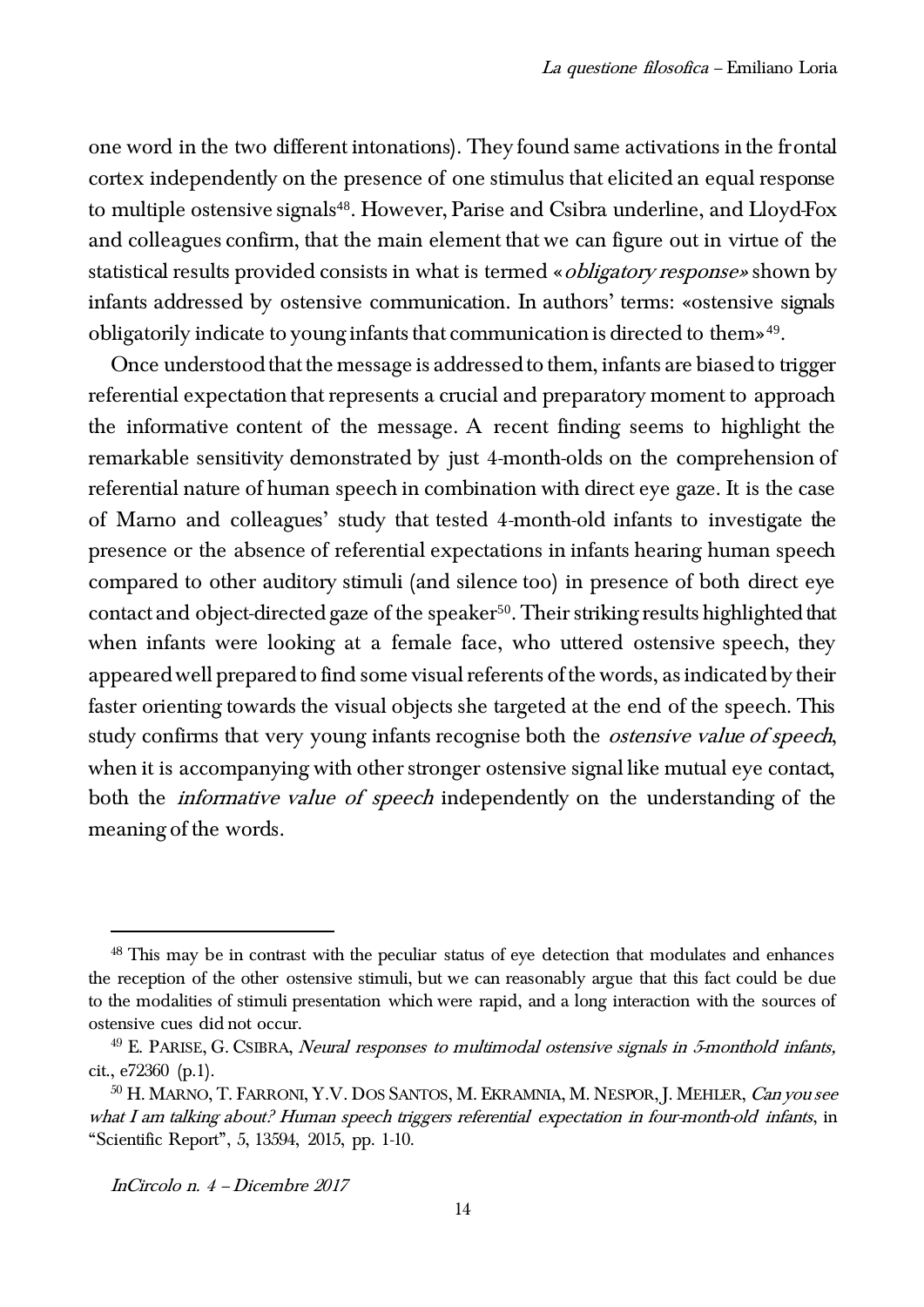### 4.3. Social learning mechanism based on ostensive communication

The recognition of a teaching context in virtue of ostensive signals encoding constitutes the basis of the social learning theory proposed more than ten years ago by Csibra and Gergely. They suppose the existence of the so called "natural pedagogy", a specialized human-specific cognitive system dedicated to cultural learning, grounded on ostensive (verbal and non-verbal) communication expressed by eye-contact, smiles, particular vocalizations, IDS, contingent reactivity, deictic gestures, joint attention<sup>51</sup>. In this view «preverbal human infants are prepared to receive culturally relevant knowledge from benevolent adults who are, in turn, spontaneously inclined to provide it»52. The knowledge domains transferred pedagogically regard objects functions, social norms, first simple words, practical know-how. The very ostensive manifestations allow infants the recognition of a potential teaching context. The encoding capacities predispose infants to achieve information from the communicative source of knowledge which by ostensive signals orient infants towards the relevant aspects of the referent. The pedagogical stance construed by the adult-infant communicative relation triggers three biases in infants' mind, or in other terms, three different inferential processes (called "assumptions") about the referential object of the informative transmission.

The crux of natural pedagogy theory is the fact to be object-centered account in virtue of the infant capacity to encode ostensive signals, i.e. to catch their referential nature without inferring psychological intentions about the informative source. Therefore, according to natural pedagogy theory, infants don't need to do any *identification* with the adult teacher<sup>53</sup>, because ostensive communication triggers in infants' mind an interpretational switch oriented towards the relevant aspects of the

InCircolo n. 4 – Dicembre 2017

<sup>&</sup>lt;sup>51</sup> G. CSIBRA, G. GERGELY, Social learning and social cognition: The case for pedagogy, in: Y. MUNAKATA, M.H. JOHNSON (eds.), Processes of change in brain and cognitive development. Attention and performance, XXI, Oxford University Press, Oxford 2006, pp. 249-274; G. GERGELY, G. CSIBRA, Sylvia's recipe: The role of imitation and pedagogy in the transmission of cultural knowledge, in: N.J. ENFIELD, S.C. LEVENSON (eds.), Roots of Human Sociality: Culture, Cognition, and Human Interaction, Berg Publishers, Oxford 2006, pp. 229-255.

 $52$  G. CSIBRA, G. GERGELY, Natural pedagogy as evolutionary adaptation, in "Philosophical Transaction of the Royal Society B", 346, 2011, p. 1154.

<sup>&</sup>lt;sup>53</sup> G. GERGELY, H. BEKKERING, I. KIRALY, Rational imitation in preverbal infants, in "Nature", 415, 2002, p. 755; K. EGYED, I. KIRÁLY, G. GERGELY, Communicating shared knowledge in infancy, in "Psychological Science", 24, 7, 2013, pp. 1348–135.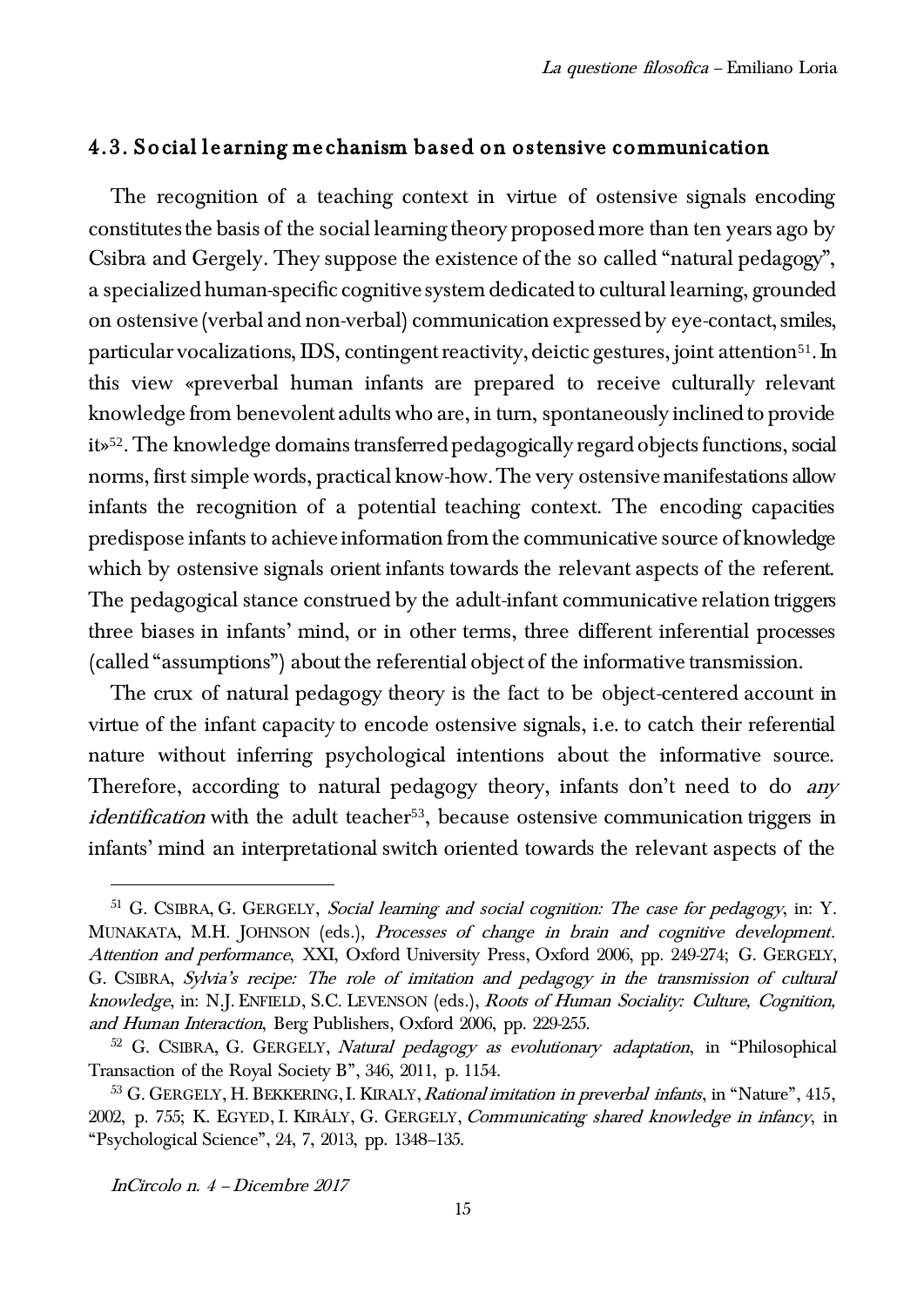referent. On the basis of such early communicative action interpretation skill, infants can learn many aspects of the surrounding social world through others without learning about their minds<sup>54</sup>.

## 5. Comparing neuronal correlates for instrumental and communicative actions

Communicative and instrumental actions seem to be processed by two different cognitive channels supporting the corresponding interpretation. The question concerns not only the quality and the shape of body movements observed, e.g. raising an arm to touch, or push or to point something with the finger representing three different physical, perceptual and intentional acts, but also the contextual multimodal features in which action observed occurs.

Pomiechowska and Csibra compared «the levels of motor activity across instrumental and communicative actions», assuming that «the selected interpretation should directly modulate the level of motor activation»<sup>55</sup>. They expected a different degree of activation (revealed by different mu suppression marks) depending on the kind of action observed. The participants at the experiments (mean age 22 years with a range from 18 to 27 years) were presented with speech (e.g.: "Look") or a matched pure tone previous to the onset of the action. The idea was that the presence of many ostensive signals would clearly «bias participants to suppress the instrumental interpretation of the observed acts» and foster them to construe the action as referential.

Under this assumption, identical grasping actions should be interpreted differently depending on the preceding sound stimuli, thus affecting levels of motor activation. Specifically, if the presence of speech changes the interpretation of grasping from instrumental to referential, less mu suppression should be recorded in the presence of speech than in the presence of a pure tone.<sup>56</sup>

In video clips the participants could see a human hand that grasped an object, reached for an object without grasping it, and did point to an object with the extended

<sup>&</sup>lt;sup>54</sup> G. GERGELY, Learning "about" versus learning "from" other minds: Natural pedagogy and its implications, in: P. CARRUTHERS, S. LAURENCE, S. STICH (eds.), The innate mind. Vol. 3: foundations and the future, Oxford UP, Oxford 2007, p. 193.

<sup>55</sup> B. POMIECHOWSKA,G.CSIBRA, Motor activation during the prediction of non-executable actions in infants, cit., p. 6.

 $56$  Ivi, p. 8.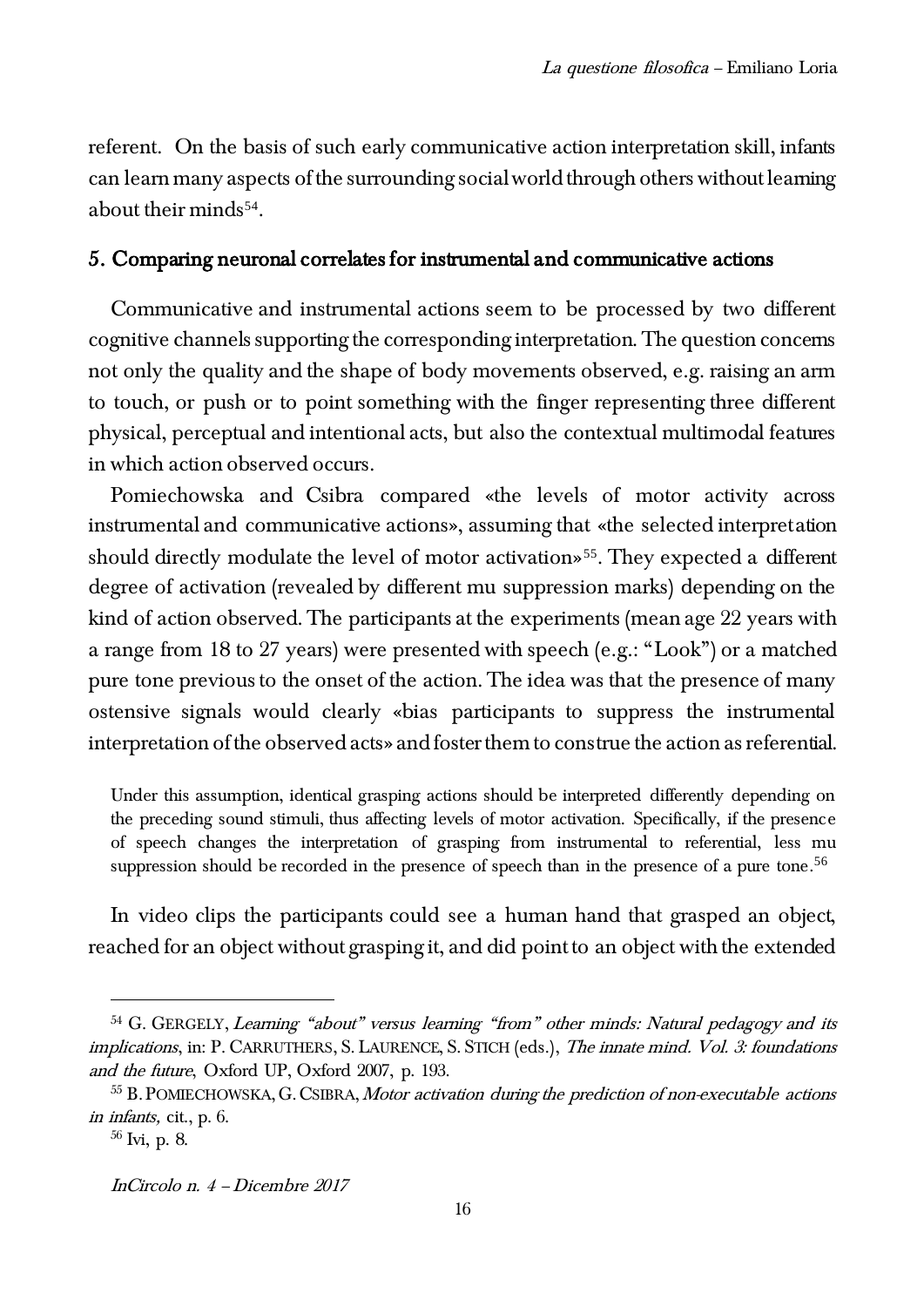index finger. The study combined communicative and non-communicative sounds (pure tone vs. speech) during the different kinds of actions. In a particular experimental condition (Experiment 1), «one type of action was paired with one type of sound (pure tone – grasping, pure tone – reaching, pure tone – pointing, speech – grasping, speech – reaching, speech – pointing)». While in another experimental condition (Experiment 2) grasping, reaching, and pointing actions were paired only by sound<sup>57</sup>. The results indicate that:

When the context suggested a referential interpretation of the observed action, either due to the semantics of the witnessed gestures (i.e., pointing) or to the presence of speech, there was no sign of significant motor activation. This pattern of results suggests that action interpretation is not dependent on the observer's motor system and that the presence of subsequent motor activation is conditioned by this interpretation: only conceiving of an action as instrumental, but not as referential, leads to *the recruitment of sensorimotor cortices* during action observation <sup>58</sup>

Another very important result of this study consists in the fact that the presence of communicative speech signal before the onset of the instrumental action of grasping modifies the interpretation of the observed action. Therefore, the communicative context influences the expectation for referential signals rather than for goals oriented action. In this way, the object exchanges its role: from the *target* of an instrumental action it becomes the *referent* of a communicative act. According to these results, Pomiechowska and Csibra suggest that also with goal-oriented action motor activation seems to be «the result of, rather than a contributor to, goal identification»<sup>59</sup>.

We must remember that both instrumental and communicative acts are oriented toward an object. Therefore, it is reasonable to wonder if also object representation is influenced by top-down action interpretation itself. According to Yoon and colleagues preverbal infants (9-month-old) remember the location of a toy better in an instrumental context than in a referential context, in which they tend to store the information about its appearance. Indeed, they found «that in a communicative context, infants devoted their limited memory resources to encoding the identity of novel objects at the expense of encoding their location, which is preferentially retained in non-communicative

 $57 \text{Ivi}$ , p. 11.

 $58$  Ivi, p. 16 [my italics].

<sup>59</sup> Ivi, p. 20.

InCircolo n. 4 – Dicembre 2017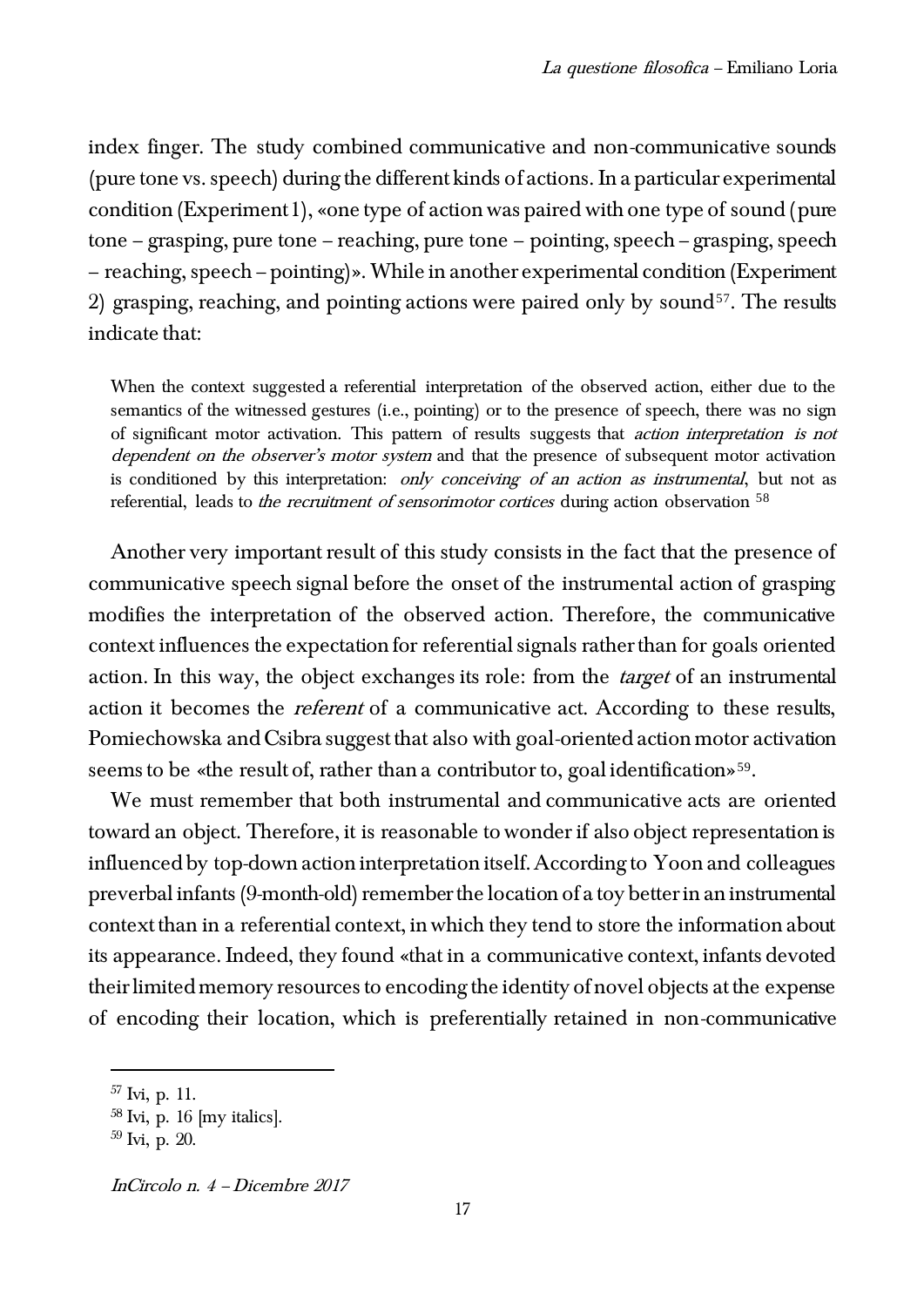contexts»60. As shown also by Wurm and Schubotz, contextual information modulates action recognition at different levels of processing. They investigated the ability to recognise hardly identifiable actions that occurred in compatible, incompatible, and neutral contextual settings. Their findings suggest that contextual information is «effectively exploited during action observation, in particular when visual information about the action itself is sparse» $61$ .

We may conclude that infants begin to interpret communicative actions in virtue of encoding systems that allow them to understand the referential nature of intentional communicative signals, but at the same time the modality and the context in which communicative acts occur influence the very interpretation. Therefore, in the second person perspective, the infant's approach to the referent is strongly biased by the style and the features of communication. Yoon and colleagues' experiment and Pomiechowska and Csibra's study combined together seem to strengthen the view whereby the intrinsic instrumental and communicative acts features, and the degree of infant's attendance (passive in the case of third person view, active in second person view) influence directly action understanding that even supports two different neural pathways. Even if we accept that action interpretation is not driven by action-simulation, the question remains open about which neural substrates underlying top-down processes in action interpretation. Indeed, it has been not clarified yet how multimodal perceptual components are processed to provide an adequate action interpretation without the immediate causal involvement of MNs.

<sup>&</sup>lt;sup>60</sup> J.M. YOON, M.H. JOHNSON, G. CSIBRA, Communication-induced memory biases in preverbal infants, in "Proceedings of the National Academy of Sciences", 105, 2008, p. 13690.

 $61$  M.F. WURM, R.I. SCHUBOTZ, *What's she doing in the kitchen? Context helps when actions are* hard to recognize, in "Psychonomic Bulletin & Review", 24, 2, 2016, p. 503.

InCircolo n. 4 – Dicembre 2017